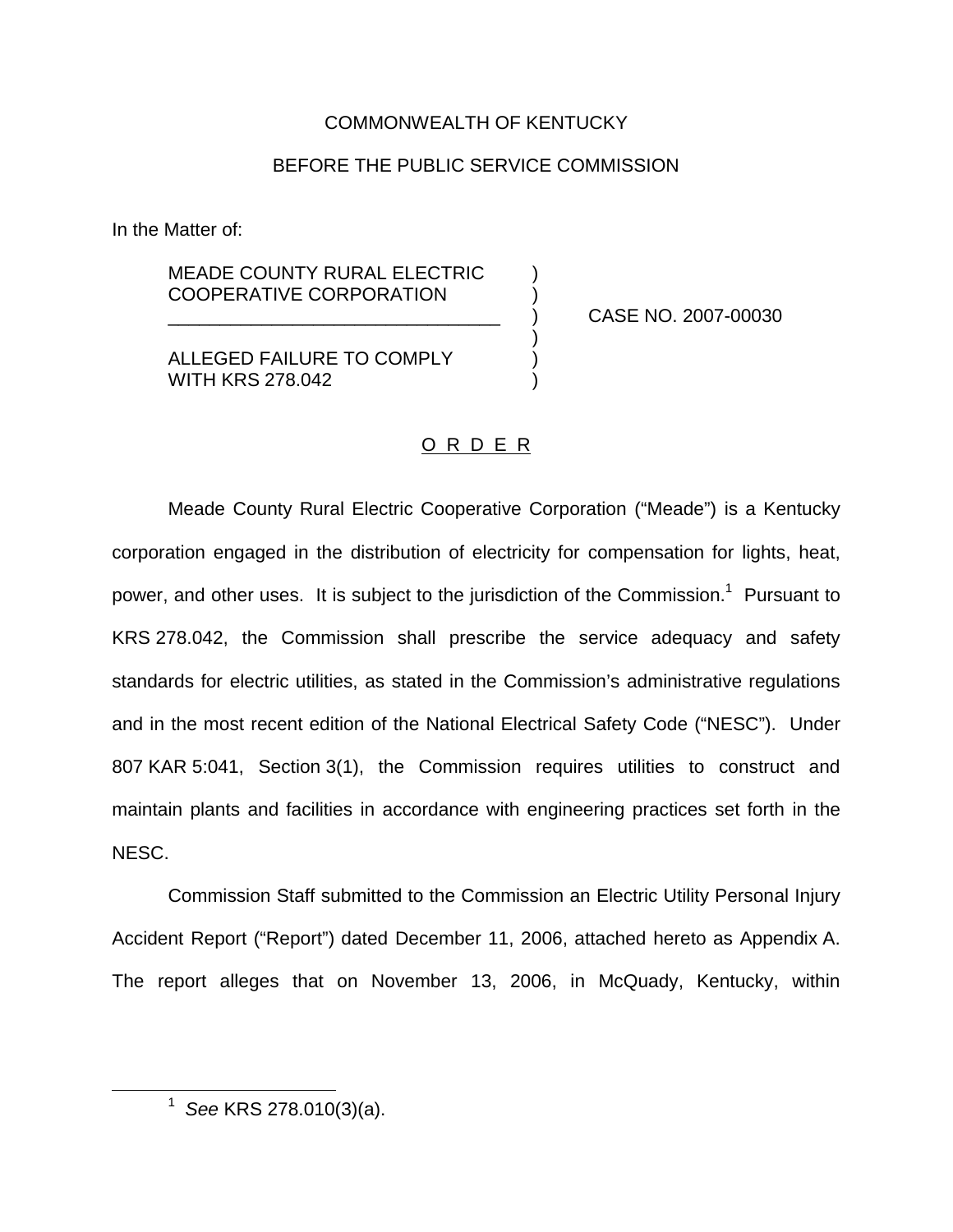Breckinridge County, Donald R. Taylor was electrocuted at the site of a Meade electric construction project.

In March 2006, Meade hired Richardson Contracting ("Richardson") to serve as a contractor for a 3-year electric system construction project.<sup>2</sup> Mr. Taylor was a Richardson employee and served as a lineman. Although Richardson had a supervisor on the site, the supervisor did not conduct a job briefing with the employees prior to the start of the work to outline the nature of the equipment or lines to be used during the day. When the accident occurred, Mr. Taylor was in the bucket of a truck, holding a guy wire in his hand when he made contact with a 7200-volt phase wire that was not attached to a temporary hot arm extension. The 7200-volt phase wire was not covered by protective equipment at the time of the accident. Mr. Taylor attempted to take the end of the guy wire up with him instead of waiting for a crew member to get a hand line from another truck. Mr. Taylor was not wearing rubber gloves or sleeves at the time of the accident and grounding equipment for the truck was not being used. Mr. Taylor died at the scene due to electrocution.

The report noted eight probable violations of 807 KAR 5:041, Section 3(1). All alleged violations arise under the 2002 edition of NESC. The alleged violations are as follows:

1. Section 41, Rule 410.C.1 and 2 – Responsibility: Failure to supervise the safe operation of equipment and lines.

 $2$  Richardson was selected as the contractor after having submitted a winning bid to Meade for its project, as required under the regulations for the United States Department of Agriculture's Rural Utilities Service. A Richardson contract crew was rebuilding a 7200-volt, three-phase line at the site on the day of the accident.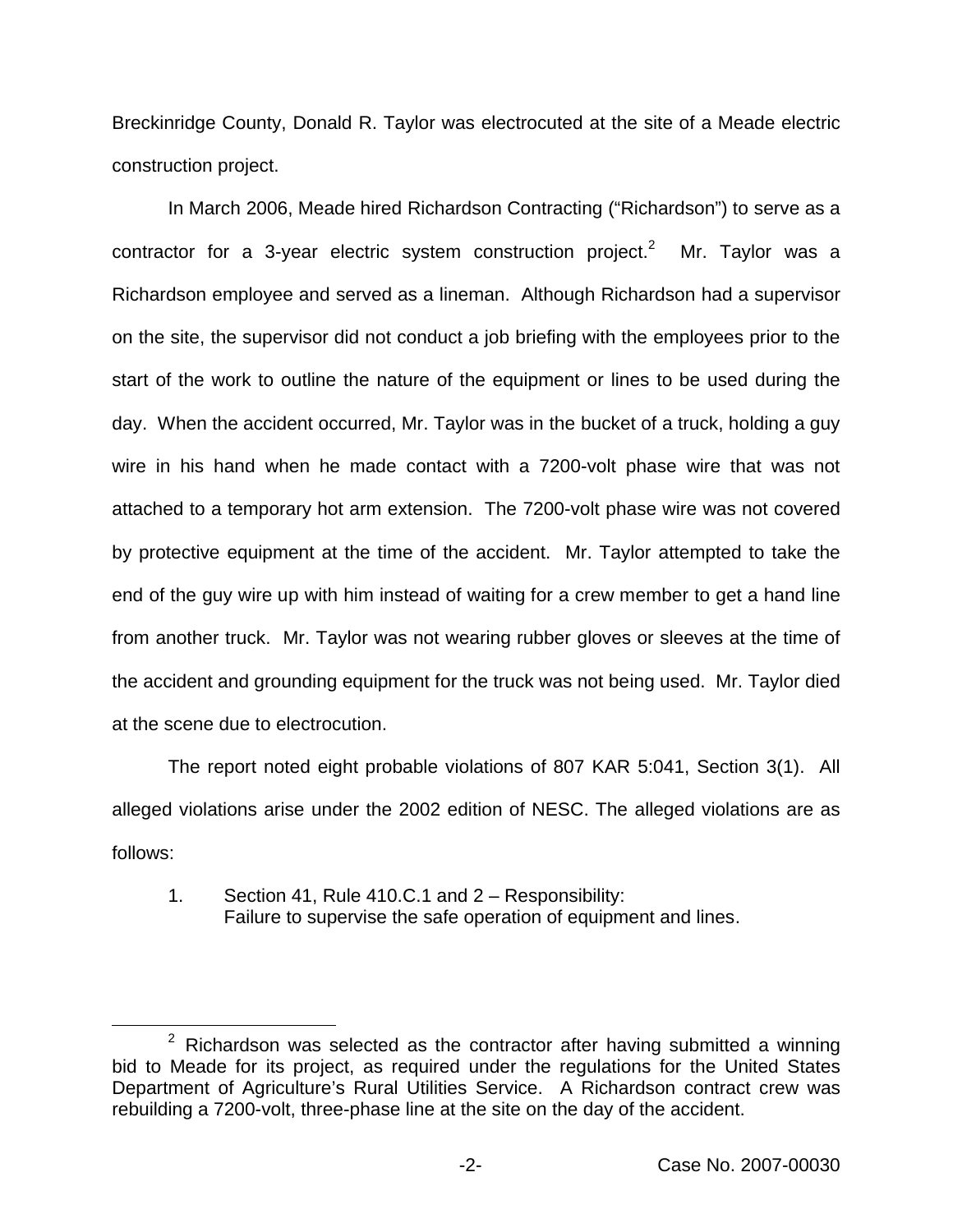- 2. Section 41, Rule 411.A.3 Protective Methods and Devices: Failure to conduct a job briefing to employees as to the character of the equipment, lines, or work methods.
- 3. Section 42, Rule 420.C.4 and 5 Safeguarding Oneself and Others: Employee failures.
- 4. Section 42, Rule 420.H Tools and Protective Equipment: Failure of an employee to use personal protective equipment, devices, and tools.
- 5. Section 42, Rule 421.A.1, 2, and 3 General Operating Routines: Failure in the duties of the first-level supervisor.
- 6. Section 44, Rule 441.A.1 Energized Conductors or Parts: Failure to adhere to minimum approach distance to live parts.
- 7. Section 44, Rule 441.A.3 (a, b, and d): Failure to take precautions for approach.
- 8. Section 44, Rule 443.A.1 Work on Energized Lines and Equipment: Failure to apply safeguards.

The Commission, on its own motion, HEREBY ORDERS that:

1. Meade shall file with the Commission, within 20 days of the date of this

Order, a written response to the allegations contained in the Report.

2. Meade shall appear on March 21, 2007 at 9:00 a.m., Eastern Daylight Time, in Hearing Room 1 of the Commission's offices at 211 Sower Boulevard, Frankfort, Kentucky to present evidence concerning the incident which is the subject of the Report. Specifically, Meade shall present evidence as to the eight violations of KRS 278.042 and the NESC and show cause why it should not be subject to the penalties of KRS 278.990 for the alleged violations.

3. The Report, attached hereto as Appendix A, is made a part of the record in this case.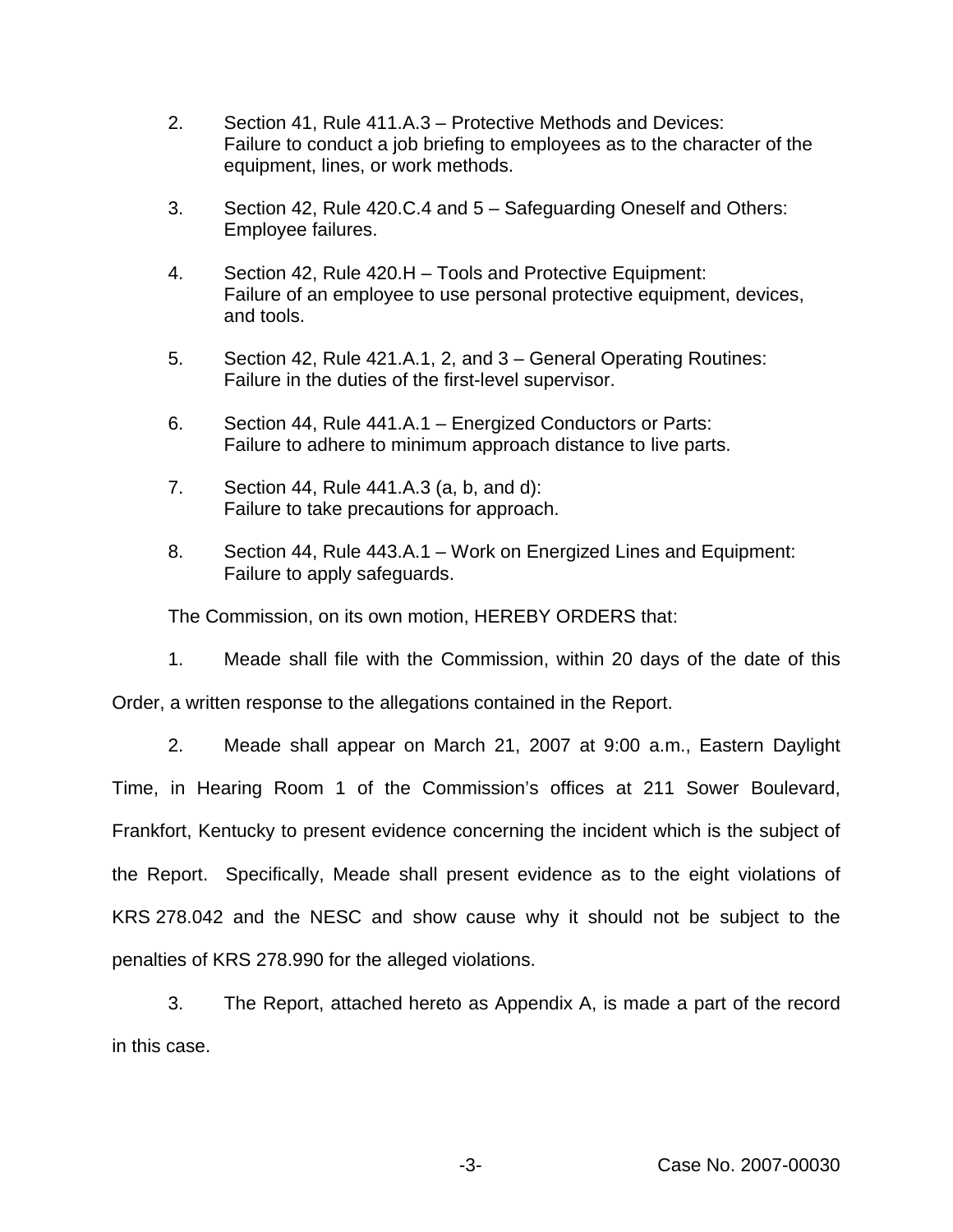4. Any requests for an informal conference with Commission Staff shall be set forth in writing and filed with the Commission within 20 days of the date of this Order.

Done at Frankfort, Kentucky, this 31<sup>st</sup> day of January, 2007.

By the Commission

ATTEST:

**Executive Director** 

Case No. 2007-00030